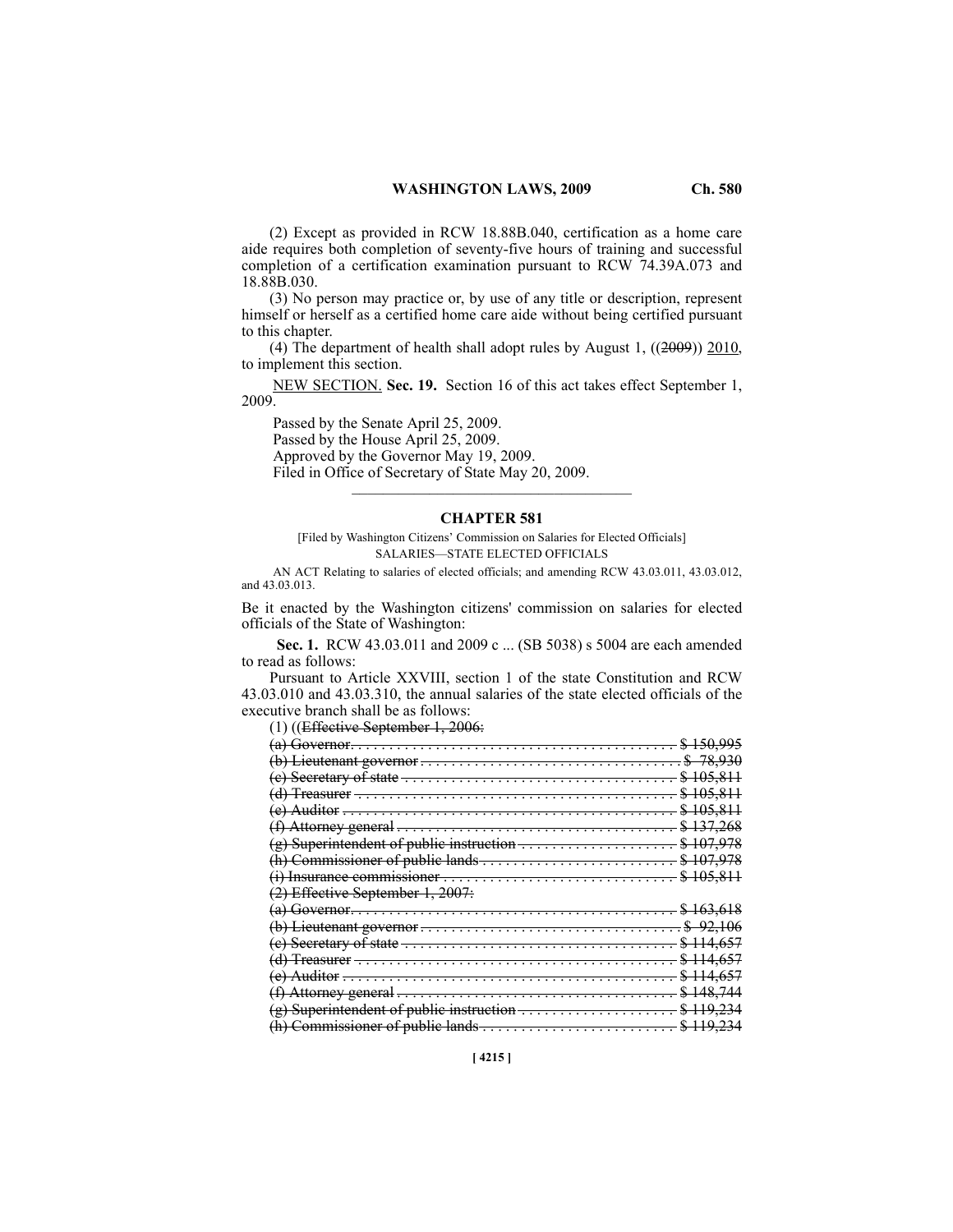| $\left(\frac{3}{2}\right)$ ) Effective September 1, 2008:                                                        |           |
|------------------------------------------------------------------------------------------------------------------|-----------|
|                                                                                                                  | \$166,891 |
|                                                                                                                  |           |
| (c) Secretary of state $\dots \dots \dots \dots \dots \dots \dots \dots \dots \dots \dots \$ 116,950             |           |
|                                                                                                                  |           |
|                                                                                                                  |           |
|                                                                                                                  |           |
| (g) Superintendent of public instruction $\dots \dots \dots \dots \dots$ \$ 121,618                              |           |
|                                                                                                                  |           |
|                                                                                                                  |           |
| (2) Effective September 1, 2009:                                                                                 |           |
|                                                                                                                  |           |
|                                                                                                                  |           |
|                                                                                                                  |           |
|                                                                                                                  |           |
|                                                                                                                  |           |
| (f) Attorney general $\ldots \ldots \ldots \ldots \ldots \ldots \ldots \ldots \ldots \ldots \ldots \$ \$ 151,718 |           |
|                                                                                                                  |           |
|                                                                                                                  |           |
|                                                                                                                  |           |
| (3) Effective September 1, 2010:                                                                                 |           |
|                                                                                                                  |           |
|                                                                                                                  |           |
|                                                                                                                  |           |
|                                                                                                                  |           |
|                                                                                                                  |           |
| $(f)$ Attorney general $\ldots \ldots \ldots \ldots \ldots \ldots \ldots \ldots \ldots \ldots \quad $151,718$    |           |
|                                                                                                                  |           |
|                                                                                                                  |           |
|                                                                                                                  |           |

(4) The lieutenant governor shall receive the fixed amount of his or her salary plus 1/260th of the difference between his or her salary and that of the governor for each day that the lieutenant governor is called upon to perform the duties of the governor by reason of the absence from the state, removal, resignation, death, or disability of the governor.

 **Sec. 2.** RCW 43.03.012 and 2007 c 524 s 2 are each amended to read as follows:

Pursuant to Article XXVIII, section 1 of the state Constitution and RCW 2.04.092, 2.06.062, 2.08.092, 3.58.010, and 43.03.310, the annual salaries of the judges of the state shall be as follows:

(1) ((Effective September 1, 2006:

| (a) Justices of the supreme court $\dots \dots \dots \dots \dots \dots \dots \dots$ \$ 145,636 |  |
|------------------------------------------------------------------------------------------------|--|
|                                                                                                |  |
| (e) Judges of the superior court $\dots \dots \dots \dots \dots \dots \dots \dots$ \$ 131,988  |  |
| (d) Full-time judges of the district court $\dots \dots \dots \dots \dots \dots$ \$ 125,672    |  |
| $(2)$ Effective September 1, 2007:                                                             |  |
| (a) Justices of the supreme court $\dots \dots \dots \dots \dots \dots \dots \dots$ \$ 155,557 |  |
| (b) Judges of the court of appeals $\ldots$ \$ 148,080                                         |  |
|                                                                                                |  |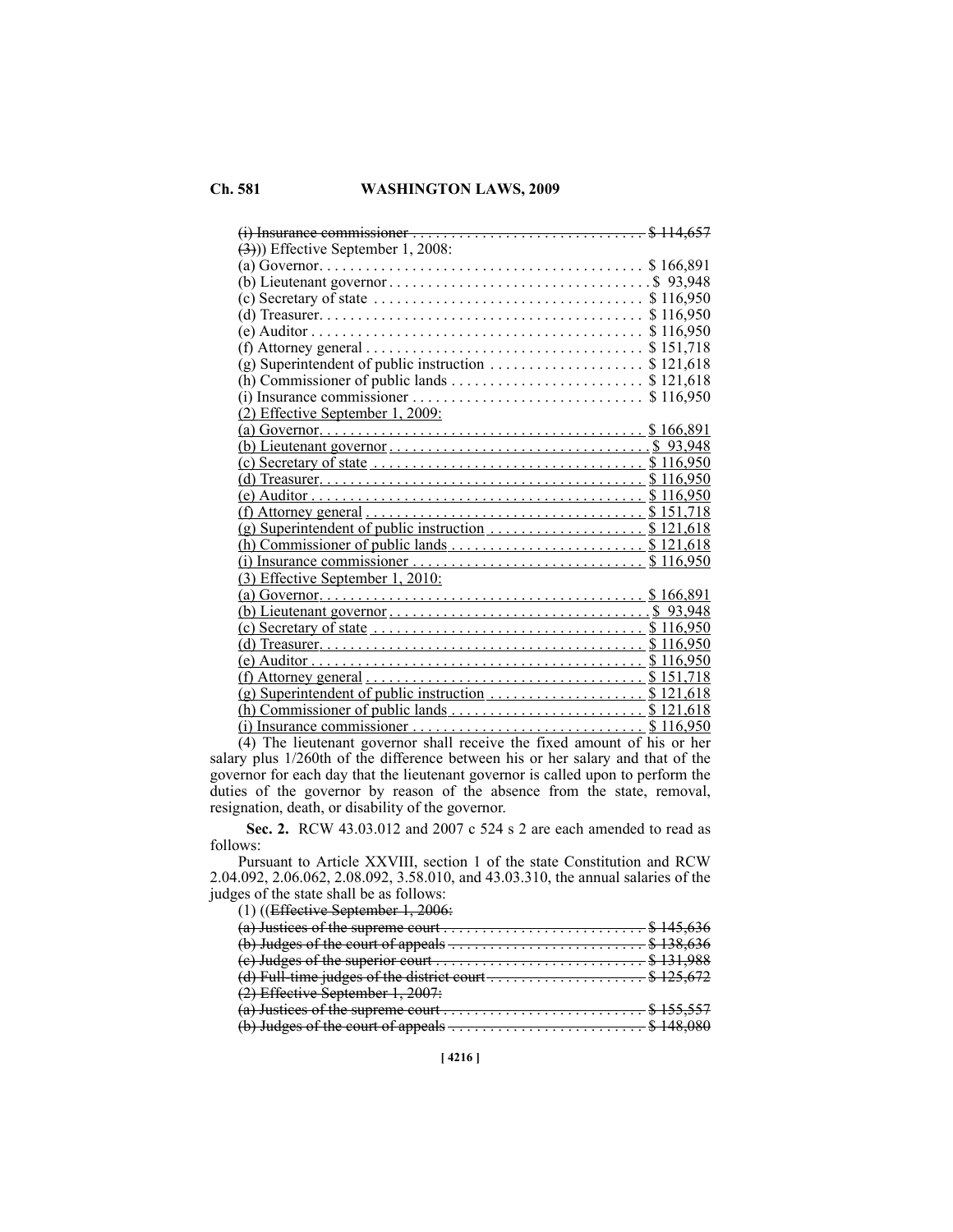| the superior court $\ldots \ldots \ldots \ldots \ldots \ldots \ldots \ldots \quad $140$   |           |
|-------------------------------------------------------------------------------------------|-----------|
| (d) Full-time judges of the district court $\dots \dots \dots \dots \dots \dots$ \$ 134   |           |
| $\left(\frac{3}{2}\right)$ ) Effective September 1, 2008:                                 |           |
|                                                                                           |           |
|                                                                                           | \$164,221 |
| (b) Judges of the court of appeals $\dots \dots \dots \dots \dots \dots \dots \dots$      | \$156,328 |
|                                                                                           | \$148,832 |
| (d) Full-time judges of the district court $\dots \dots \dots \dots \dots \dots$          | \$141,710 |
| (2) Effective September 1, 2009:                                                          |           |
| (a) Justices of the supreme court $\dots \dots \dots \dots \dots \dots \dots$ \$ 164,221  |           |
| (b) Judges of the court of appeals $\dots \dots \dots \dots \dots \dots \dots$ \$ 156,328 |           |
|                                                                                           | \$148.832 |
| (d) Full-time judges of the district court $\dots \dots \dots \dots \dots$ \$ 141,710     |           |
| $(3)$ Effective September 1, 2010:                                                        |           |
|                                                                                           |           |
| (b) Judges of the court of appeals $\dots \dots \dots \dots \dots \dots \dots$ \$ 156,328 |           |
|                                                                                           |           |
| (d) Full-time judges of the district court.                                               | \$141,710 |

(4) The salary for a part-time district court judge shall be the proportion of full-time work for which the position is authorized, multiplied by the salary for a full-time district court judge.

 **Sec. 3.** RCW 43.03.013 and 2007 c 524 s 3 are each amended to read as follows:

Pursuant to Article XXVIII, section 1 of the state Constitution and RCW 43.03.010 and 43.03.310, the annual salary of members of the legislature shall be:  $(1)$  ((Fee i, 0, 1, 1, 2006)

| (a) Legislators $\ldots \ldots \ldots \ldots \ldots \ldots \ldots \ldots \ldots \ldots \ldots \ldots \ldots \$ \$ 36,311             |
|--------------------------------------------------------------------------------------------------------------------------------------|
| (b) Speaker of the house $\ldots \ldots \ldots \ldots \ldots \ldots \ldots \ldots \ldots$ \$ 44,311                                  |
| $(e)$ Senate majority leader $\dots \dots \dots \dots \dots \dots \dots \dots \dots$ \$ 44,311                                       |
|                                                                                                                                      |
|                                                                                                                                      |
|                                                                                                                                      |
|                                                                                                                                      |
|                                                                                                                                      |
| (b) Speaker of the house $\ldots \ldots \ldots \ldots \ldots \ldots \ldots \ldots \ldots$ \$ 49,280                                  |
| $(e)$ Senate majority leader $\dots \dots \dots \dots \dots \dots \dots \dots \dots \dots$ \$ 49,280                                 |
| (d) House minority leader $\dots \dots \dots \dots \dots \dots \dots \dots \dots \dots$ \$ 45,280                                    |
|                                                                                                                                      |
|                                                                                                                                      |
|                                                                                                                                      |
|                                                                                                                                      |
|                                                                                                                                      |
|                                                                                                                                      |
| \$46.106                                                                                                                             |
|                                                                                                                                      |
| (a) Legislators $\ldots \ldots \ldots \ldots \ldots \ldots \ldots \ldots \ldots \ldots \ldots \ldots \quad $42,106$                  |
| (b) Speaker of the house $\ldots$ , $\ldots$ , $\ldots$ , $\ldots$ , $\ldots$ , $\ldots$ , $\ldots$ , $\ldots$ , $\ldots$ , $\ldots$ |
| (c) Senate majority leader $\ldots \ldots \ldots \ldots \ldots \ldots \ldots \ldots \ldots$ \$ 50,106                                |
|                                                                                                                                      |
|                                                                                                                                      |
| (e) Senate minority leader $\ldots \ldots \ldots \ldots \ldots \ldots \ldots \ldots \ldots$ \$ 40,311                                |